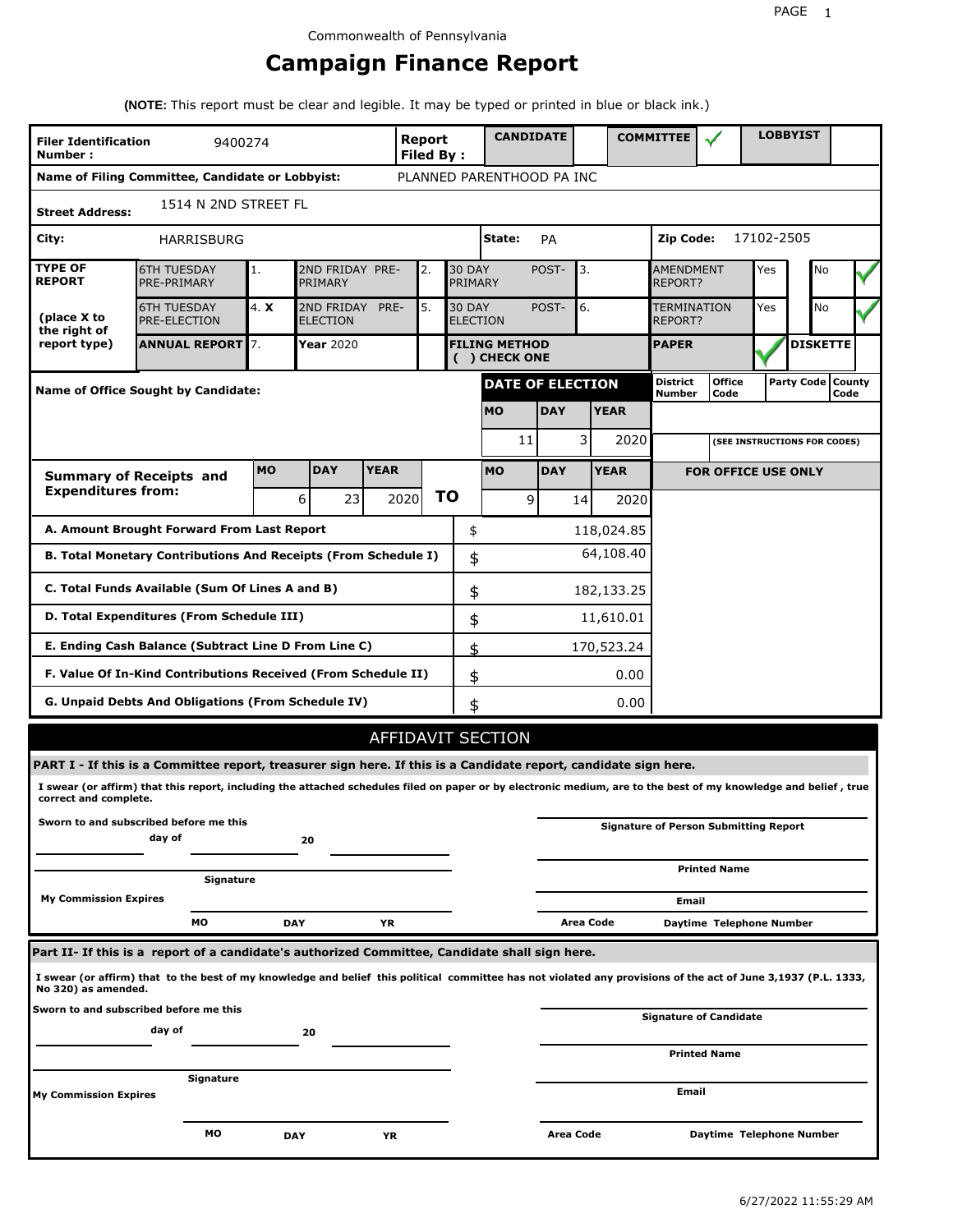# **SCHEDULE I CONTRIBUTIONS AND RECEIPTS**

**Detailed Summary Page**

| Name of Filing Committee or Candidate                                                                                                                                                       | <b>Reporting Period</b> |                 |                 |
|---------------------------------------------------------------------------------------------------------------------------------------------------------------------------------------------|-------------------------|-----------------|-----------------|
| PLANNED PARENTHOOD PA INC                                                                                                                                                                   | From:                   | $6/23/2020$ To: | 9/14/2020       |
| 1. Unitemized Contributions Received - \$50.00 or Less Per Contributor                                                                                                                      |                         |                 |                 |
| <b>TOTAL for the Reporting Period</b>                                                                                                                                                       |                         | (1)             | \$<br>39,858.40 |
| 2. Contributions Received - \$50.01 To \$250.00 (From Part A and Part B)                                                                                                                    |                         |                 |                 |
| <b>Contributions Received From Political Committees (Part A)</b>                                                                                                                            |                         |                 | \$<br>0.00      |
| All Other Contributions (Part B)                                                                                                                                                            |                         |                 | \$<br>2,350.00  |
| <b>TOTAL for the Reporting Period</b>                                                                                                                                                       |                         | (2)             | \$<br>2,350.00  |
| 3. Contributions Received Over \$250.00 (From Part C and Part D)                                                                                                                            |                         |                 |                 |
| <b>Contributions Received From Political Committees (Part C)</b>                                                                                                                            |                         |                 | \$<br>0.00      |
|                                                                                                                                                                                             |                         |                 |                 |
| All Other Contributions (Part D)                                                                                                                                                            |                         |                 | \$<br>21,900.00 |
| <b>TOTAL for the Reporting Period</b>                                                                                                                                                       |                         | (3)             | \$<br>21,900.00 |
| 4. Other Receipts, Refunds, Interest Earned, Returned Checks, Etc. (From Part E)                                                                                                            |                         |                 |                 |
| <b>TOTAL for the Reporting Period</b>                                                                                                                                                       |                         | (4)             | \$<br>0.00      |
|                                                                                                                                                                                             |                         |                 |                 |
| Total Monetary Contributions and Receipts During this Reporting Period (Add and enter amount<br>totals from Boxes 1,2,3 and 4; also enter this amount on Page1, Report Cover Page, Item B.) |                         |                 | \$<br>64,108.40 |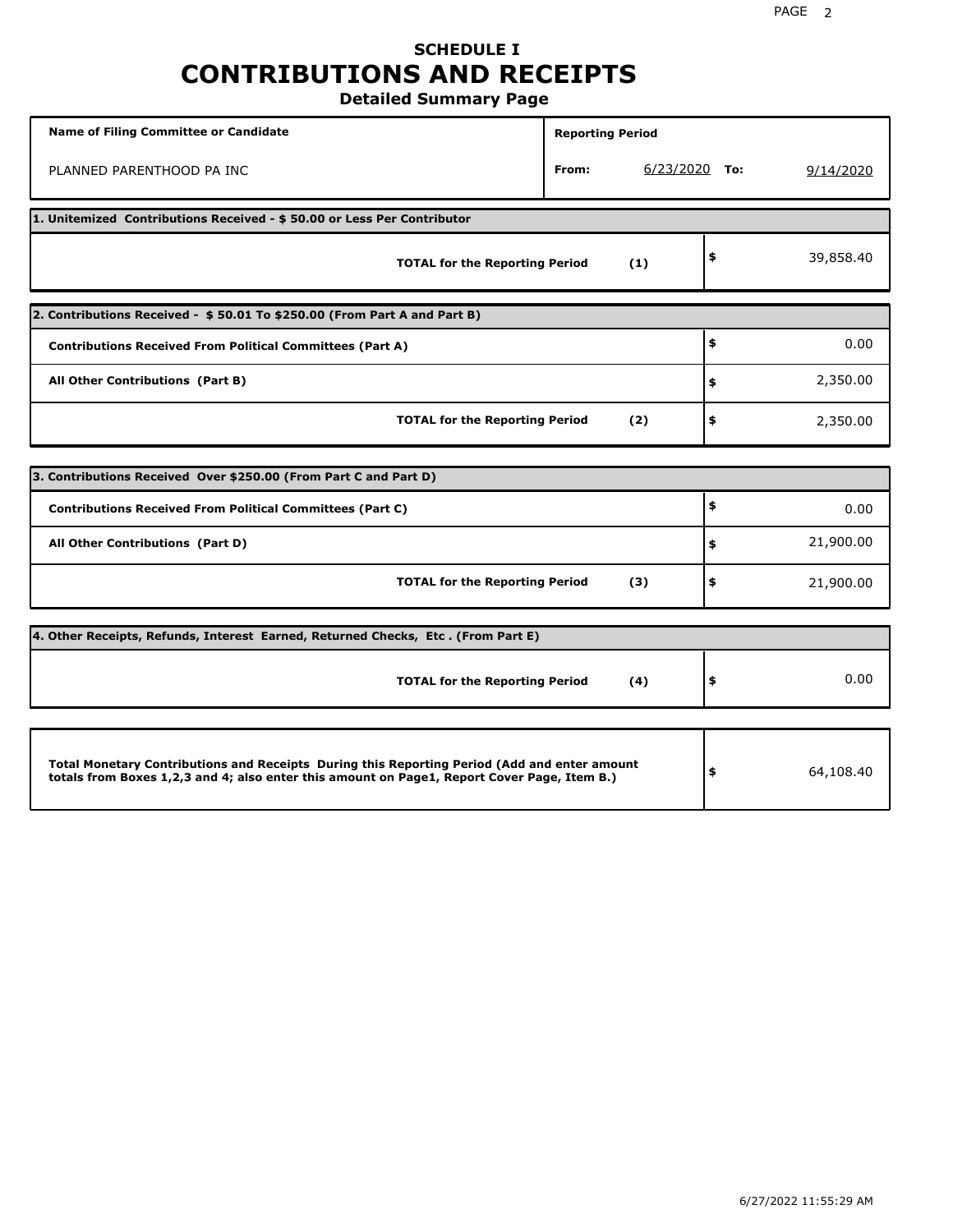# **CONTRIBUTIONS RECEIVED FROM POLITICAL COMMITTEES**

**\$50.01 TO \$250.00**

 **Use this Part to itemize only contributions received from political committees with an aggregate value from \$50.01 to \$250.00 in the reporting period.**

 **PART A**

| Name of Filing Committee or Candidate      |              |                   |           | <b>Reporting Period</b> |               |    |                   |  |  |
|--------------------------------------------|--------------|-------------------|-----------|-------------------------|---------------|----|-------------------|--|--|
|                                            | From:        |                   |           | To:                     |               |    |                   |  |  |
|                                            |              | <b>DATE</b>       |           |                         | <b>AMOUNT</b> |    |                   |  |  |
| <b>Full Name of Contributing Committee</b> |              |                   | <b>MO</b> | <b>DAY</b>              | <b>YEAR</b>   |    |                   |  |  |
| <b>Mailing Address</b>                     |              |                   |           |                         |               | \$ | 0.00              |  |  |
| City                                       | <b>State</b> | Zip Code (Plus 4) |           |                         |               |    |                   |  |  |
|                                            |              |                   |           |                         |               |    | <b>PAGE TOTAL</b> |  |  |
|                                            |              |                   |           |                         |               |    |                   |  |  |

**Enter Grand Total of Part A on Schedule I, Detailed Summary Page, Section 2.**

**\$** 0.00

PAGE 3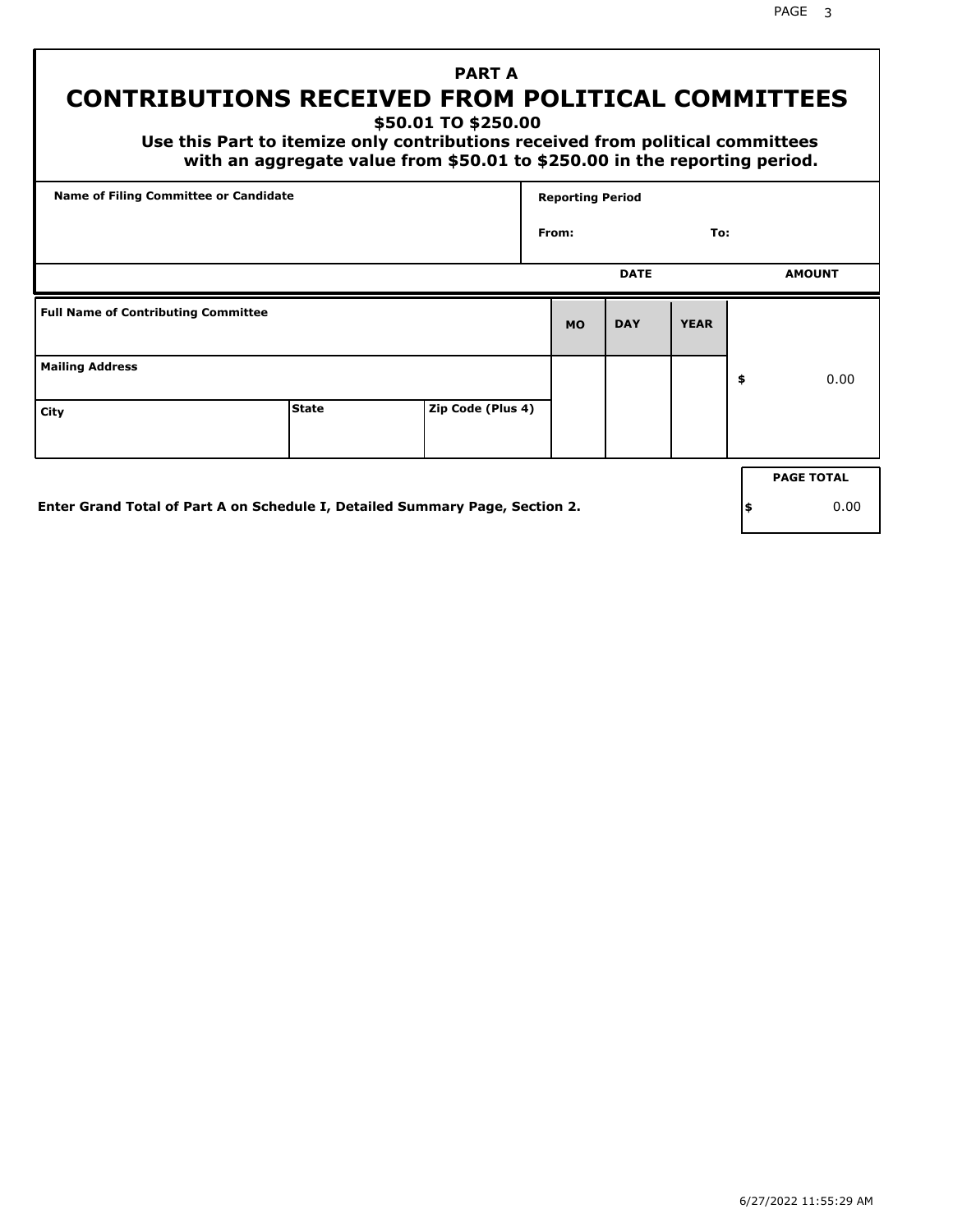| Use this Part to itemize all other contributions with an aggregate value from<br>(Exclude contributions from political committees reported in Part A) |                    | <b>PART B</b><br><b>ALL OTHER CONTRIBUTIONS</b><br>\$50.01 TO \$250.00<br>\$50.01 to \$250.00 in the reporting period. |                         |           |                |                 |    |           |
|-------------------------------------------------------------------------------------------------------------------------------------------------------|--------------------|------------------------------------------------------------------------------------------------------------------------|-------------------------|-----------|----------------|-----------------|----|-----------|
| <b>Name of Filing Committee or Candidate</b>                                                                                                          |                    |                                                                                                                        | <b>Reporting Period</b> |           |                |                 |    |           |
| PLANNED PARENTHOOD PA INC                                                                                                                             |                    |                                                                                                                        | From:                   |           |                | $6/23/2020$ To: |    | 9/14/2020 |
|                                                                                                                                                       |                    |                                                                                                                        | <b>DATE</b>             |           | <b>AMOUNT</b>  |                 |    |           |
| <b>Full Name of Contributor</b><br><b>Bonnie Scheer TTEE</b>                                                                                          |                    |                                                                                                                        |                         | <b>MO</b> | <b>DAY</b>     | <b>YEAR</b>     |    |           |
| <b>Mailing Address</b><br>86 Ridgeview Road                                                                                                           |                    |                                                                                                                        |                         |           |                |                 | \$ | 100.00    |
| City                                                                                                                                                  | <b>State</b>       | Zip Code (Plus 4)                                                                                                      |                         | 9         | 2              | 2020            |    |           |
| Poughkeepsie                                                                                                                                          | <b>NY</b>          | 12603                                                                                                                  |                         |           |                |                 |    |           |
| <b>Full Name of Contributor</b><br>Friends of Ken Lawrence                                                                                            |                    |                                                                                                                        |                         | <b>MO</b> | <b>DAY</b>     | <b>YEAR</b>     |    |           |
| <b>Mailing Address</b><br>900 Montgomery Avenue                                                                                                       |                    |                                                                                                                        |                         |           |                |                 | \$ | 250.00    |
| City<br>Fort Washington                                                                                                                               | <b>State</b><br>PA | Zip Code (Plus 4)<br>19034                                                                                             |                         | 9         | 2              | 2020            |    |           |
| <b>Full Name of Contributor</b><br>Caroline W Rasner                                                                                                  |                    |                                                                                                                        |                         | <b>MO</b> | <b>DAY</b>     | <b>YEAR</b>     |    |           |
| <b>Mailing Address</b><br>511 S 21st Street, APT 401                                                                                                  |                    |                                                                                                                        |                         |           |                |                 | ≯  | 100.00    |
| <b>City</b><br>Philadelphia                                                                                                                           | <b>State</b><br>PA | Zip Code (Plus 4)<br>19146                                                                                             |                         | 9         | $\overline{2}$ | 2020            |    |           |
|                                                                                                                                                       |                    |                                                                                                                        |                         |           |                |                 |    |           |
| <b>Full Name of Contributor</b><br>Frances N Beer                                                                                                     |                    |                                                                                                                        |                         | <b>MO</b> | <b>DAY</b>     | <b>YEAR</b>     |    |           |
| <b>Mailing Address</b><br>13 Kendal Drive                                                                                                             |                    |                                                                                                                        |                         |           |                |                 | \$ | 100.00    |
| City<br>Kennett Square                                                                                                                                | <b>State</b><br>PA | Zip Code (Plus 4)<br>19348                                                                                             |                         | 9         | $\overline{2}$ | 2020            |    |           |
| <b>Full Name of Contributor</b><br>Susan Laskin                                                                                                       |                    |                                                                                                                        |                         | <b>MO</b> | <b>DAY</b>     | <b>YEAR</b>     |    |           |
| <b>Mailing Address</b><br>156 Greenville Ct                                                                                                           |                    |                                                                                                                        |                         |           |                |                 | \$ | 100.00    |
| <b>City</b><br>Berwyn                                                                                                                                 | <b>State</b><br>PA | Zip Code (Plus 4)<br>19312                                                                                             |                         | 9         | $\overline{2}$ | 2020            |    |           |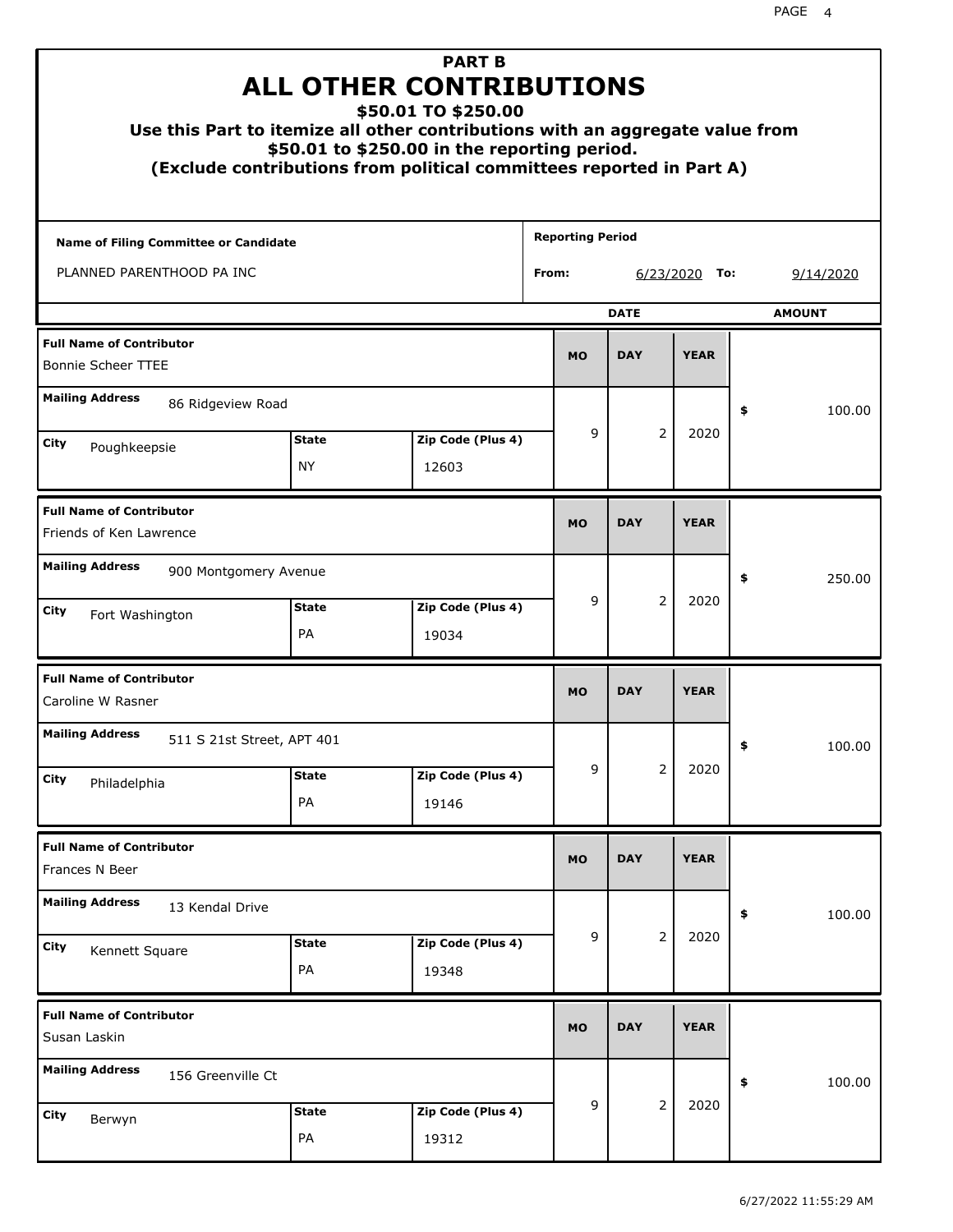| <b>Full Name of Contributor</b><br>Alison B Post        |                                | <b>MO</b>          | <b>DAY</b>                 |           | <b>YEAR</b> |                |             |              |
|---------------------------------------------------------|--------------------------------|--------------------|----------------------------|-----------|-------------|----------------|-------------|--------------|
| <b>Mailing Address</b>                                  | 1567 Duxbury Ct                |                    |                            |           |             |                |             | \$<br>100.00 |
| City<br>Allentown                                       |                                | <b>State</b><br>PA | Zip Code (Plus 4)<br>18104 | 9         |             | $\overline{2}$ | 2020        |              |
| <b>Full Name of Contributor</b><br>Zelia T McDowell     |                                |                    |                            | <b>MO</b> | <b>DAY</b>  |                | <b>YEAR</b> |              |
| <b>Mailing Address</b>                                  | 1843 Harte Road                |                    |                            |           |             |                |             | \$<br>100.00 |
| City<br>Jenkintown                                      |                                | <b>State</b><br>PA | Zip Code (Plus 4)<br>19046 | 9         |             | $\overline{2}$ | 2020        |              |
| <b>Full Name of Contributor</b><br>Joan R Moore         |                                |                    |                            | <b>MO</b> | <b>DAY</b>  |                | <b>YEAR</b> |              |
| <b>Mailing Address</b>                                  | 34 Moores Lane                 |                    |                            |           |             |                |             | \$<br>100.00 |
| City<br>Elverson                                        |                                | <b>State</b><br>PA | Zip Code (Plus 4)<br>19520 | 9         |             | $\overline{2}$ | 2020        |              |
|                                                         |                                |                    |                            |           |             |                |             |              |
| <b>Full Name of Contributor</b><br>Becky Ann Bartlett   |                                |                    |                            | <b>MO</b> | <b>DAY</b>  |                | <b>YEAR</b> |              |
| <b>Mailing Address</b>                                  | 127 4th Street                 |                    |                            |           |             |                |             | \$<br>100.00 |
| City<br>Nazareth                                        |                                | <b>State</b><br>PA | Zip Code (Plus 4)<br>18064 | 9         |             | $\overline{2}$ | 2020        |              |
| <b>Full Name of Contributor</b><br>Joan P Wohl          |                                |                    |                            | MO        | <b>DAY</b>  |                | <b>YEAR</b> |              |
| <b>Mailing Address</b>                                  | 1919 Chestnut Street, Apt 2109 |                    |                            |           |             |                |             | \$<br>100.00 |
| City<br>Philadelphia                                    |                                | <b>State</b><br>PA | Zip Code (Plus 4)<br>19103 | 9         |             | $\overline{2}$ | 2020        |              |
| <b>Full Name of Contributor</b><br>Janice Taylor Gordon |                                |                    |                            | <b>MO</b> | <b>DAY</b>  |                | <b>YEAR</b> |              |
| <b>Mailing Address</b>                                  | 1250 Upper Gulph Road          |                    |                            |           |             | $\overline{2}$ | 2020        | \$<br>100.00 |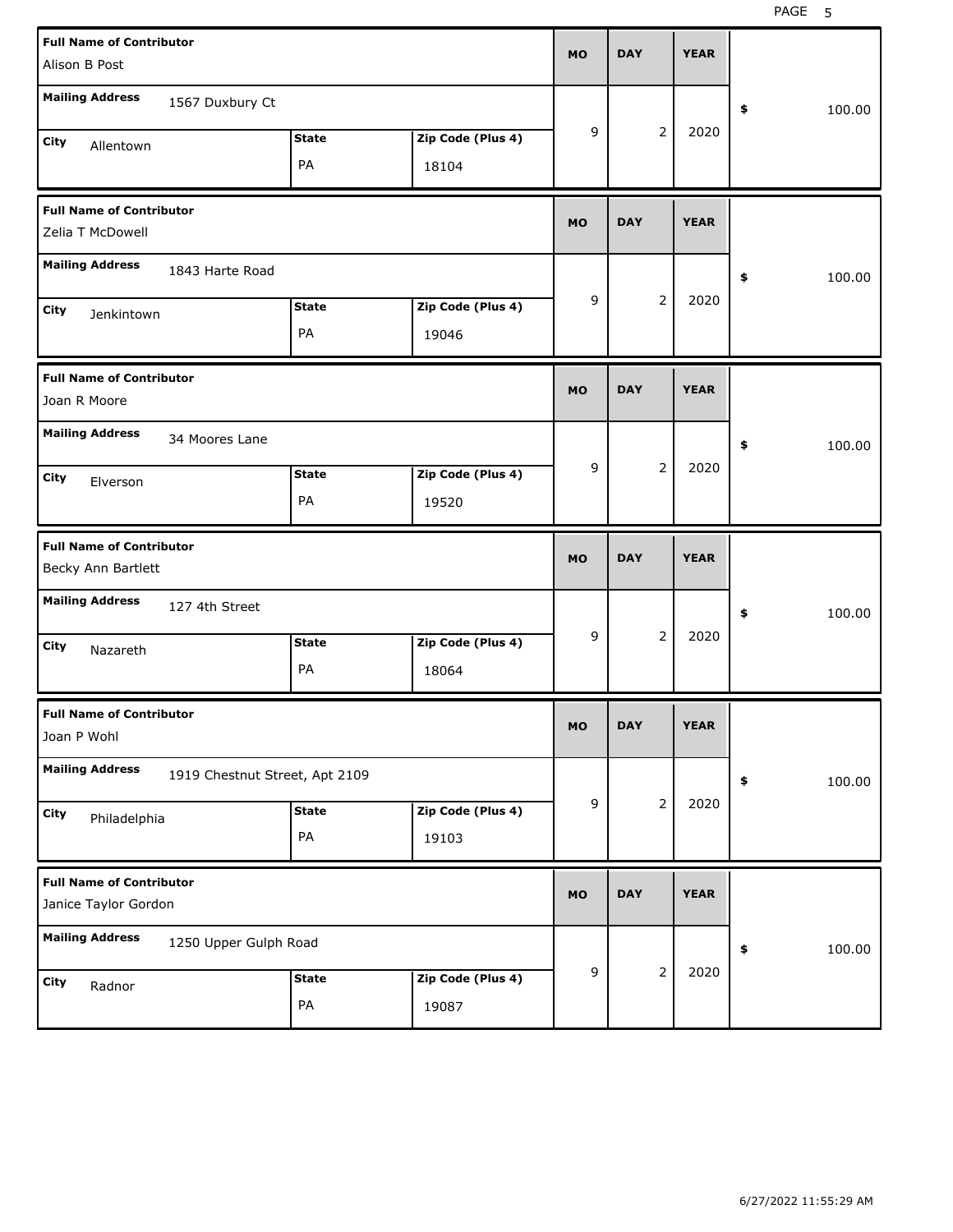| <b>Full Name of Contributor</b>                             | <b>MO</b>              | <b>DAY</b>     | <b>YEAR</b> |              |
|-------------------------------------------------------------|------------------------|----------------|-------------|--------------|
| harriet Zilber                                              |                        |                |             |              |
| <b>Mailing Address</b><br>521 Prescott Road                 |                        |                |             | \$<br>100.00 |
| <b>State</b><br>City<br><b>Merion Station</b>               | 9<br>Zip Code (Plus 4) | 2              | 2020        |              |
| PA                                                          | 19066                  |                |             |              |
| <b>Full Name of Contributor</b>                             | <b>MO</b>              | <b>DAY</b>     | <b>YEAR</b> |              |
| yvonne Marie Albright                                       |                        |                |             |              |
| <b>Mailing Address</b><br>944 hale Street                   |                        |                |             | \$<br>100.00 |
| <b>State</b><br>City<br>Pottstown                           | 9<br>Zip Code (Plus 4) | 2              | 2020        |              |
| PA                                                          | 19464                  |                |             |              |
| <b>Full Name of Contributor</b>                             | <b>MO</b>              | <b>DAY</b>     | <b>YEAR</b> |              |
| Marx S Leopold                                              |                        |                |             |              |
| <b>Mailing Address</b><br>1319 Prospect hill Road           |                        |                |             | \$<br>100.00 |
| <b>State</b><br>City<br>Villanova                           | 9<br>Zip Code (Plus 4) | 2              | 2020        |              |
| PA                                                          | 19085                  |                |             |              |
|                                                             |                        |                |             |              |
| <b>Full Name of Contributor</b><br>Judy F Berkman           | <b>MO</b>              | <b>DAY</b>     | <b>YEAR</b> |              |
| <b>Mailing Address</b><br>516 W Moreland Avenue             |                        |                |             | \$<br>100.00 |
| <b>State</b><br>City                                        | 9<br>Zip Code (Plus 4) | 2              | 2020        |              |
| Philadelphia<br>PA                                          | 19118                  |                |             |              |
| <b>Full Name of Contributor</b>                             |                        |                |             |              |
| Helen P Turnbull                                            | мo                     | <b>DAY</b>     | <b>YEAR</b> |              |
| <b>Mailing Address</b><br>3808 Meyer Lane                   |                        |                |             | \$<br>100.00 |
| <b>State</b><br>City                                        | 9<br>Zip Code (Plus 4) | $\overline{2}$ | 2020        |              |
| Hatboro<br>PA                                               | 19040                  |                |             |              |
| <b>Full Name of Contributor</b><br>Alicia R Macarthur Trust | <b>MO</b>              | <b>DAY</b>     | <b>YEAR</b> |              |
| <b>Mailing Address</b><br>602 Foulkeways                    |                        |                |             | 100.00<br>\$ |
| <b>State</b><br>City<br>Gwynedd                             | 9<br>Zip Code (Plus 4) | $\overline{2}$ | 2020        |              |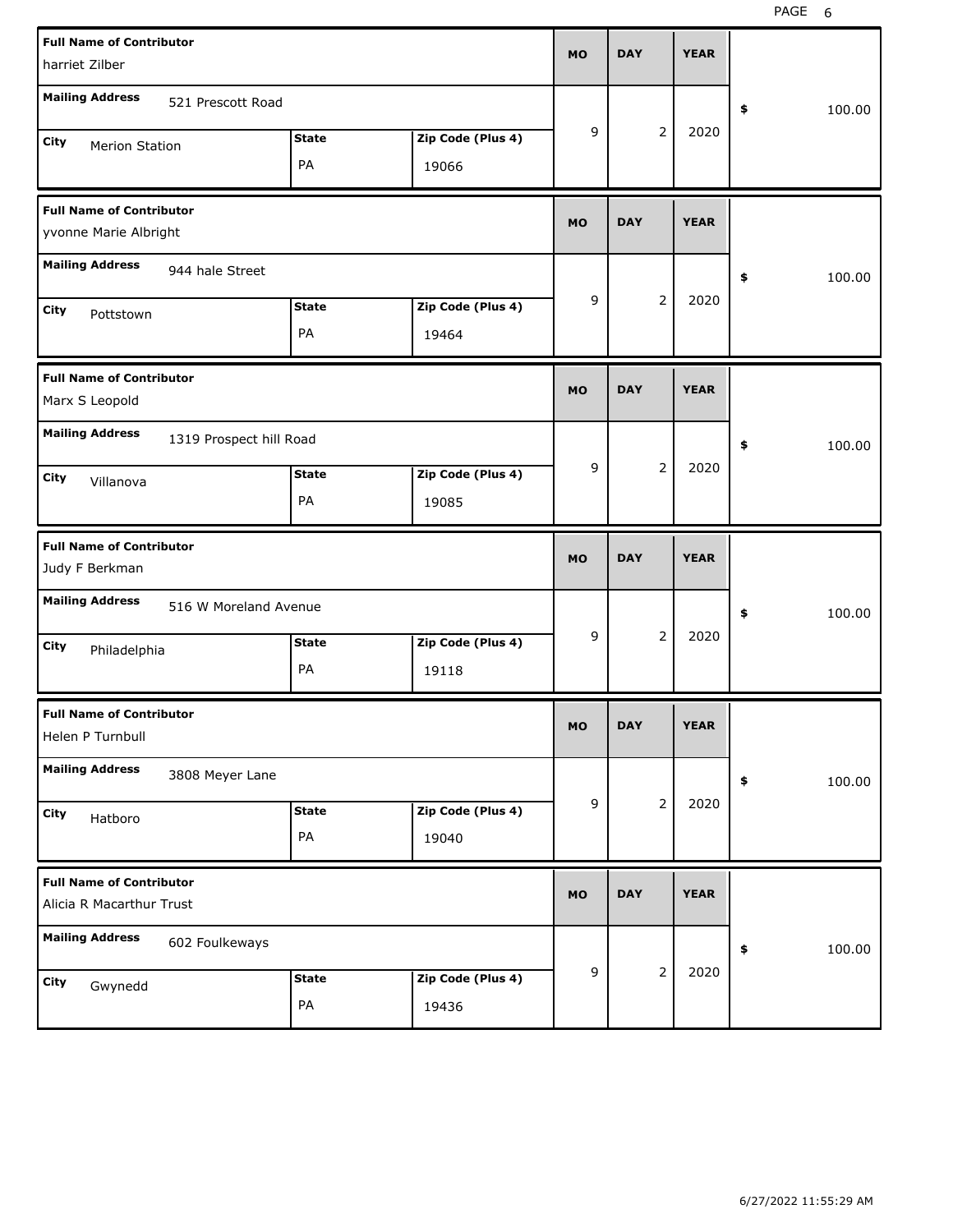| <b>Full Name of Contributor</b><br>Letty D Thall                          | <b>MO</b>          | <b>DAY</b>                 | <b>YEAR</b> |                |              |              |
|---------------------------------------------------------------------------|--------------------|----------------------------|-------------|----------------|--------------|--------------|
| <b>Mailing Address</b><br>2015 Spring Garden Street                       |                    |                            |             |                |              | \$<br>100.00 |
| City<br>Philadelphia                                                      | <b>State</b><br>PA | Zip Code (Plus 4)<br>19130 | 9           | $\overline{2}$ | 2020         |              |
| <b>Full Name of Contributor</b><br>Diane D harrison                       |                    |                            | <b>MO</b>   | <b>DAY</b>     | <b>YEAR</b>  |              |
| <b>Mailing Address</b><br>236 Philip Place<br><b>City</b><br>Philadlephia | <b>State</b><br>PA | Zip Code (Plus 4)<br>19106 | 9           | $\overline{2}$ | 2020         | \$<br>200.00 |
| <b>Full Name of Contributor</b><br>Marcia Ensinger Chernoff               |                    |                            | <b>MO</b>   | <b>DAY</b>     | <b>YEAR</b>  |              |
| <b>Mailing Address</b><br>1028 Washington lane                            |                    |                            |             |                |              | \$<br>100.00 |
| City<br>Rydal                                                             | <b>State</b><br>PA | Zip Code (Plus 4)<br>19046 | 9           | $\overline{2}$ | 2020         |              |
| <b>Full Name of Contributor</b><br>Ruth Ann Dombkoski                     |                    |                            | <b>MO</b>   | <b>DAY</b>     | <b>YEAR</b>  |              |
| <b>Mailing Address</b><br>130 N Village Lane                              |                    |                            |             |                | 100.00<br>\$ |              |
| City<br>Chadds Ford                                                       | <b>State</b><br>PA | Zip Code (Plus 4)<br>19317 | 9           | $\overline{2}$ | 2020         |              |

**PAGE TOTAL**

**Enter Grand Total of Part A on Schedule I, Detailed Summary Page, Section 2.**

**\$** 2,350.00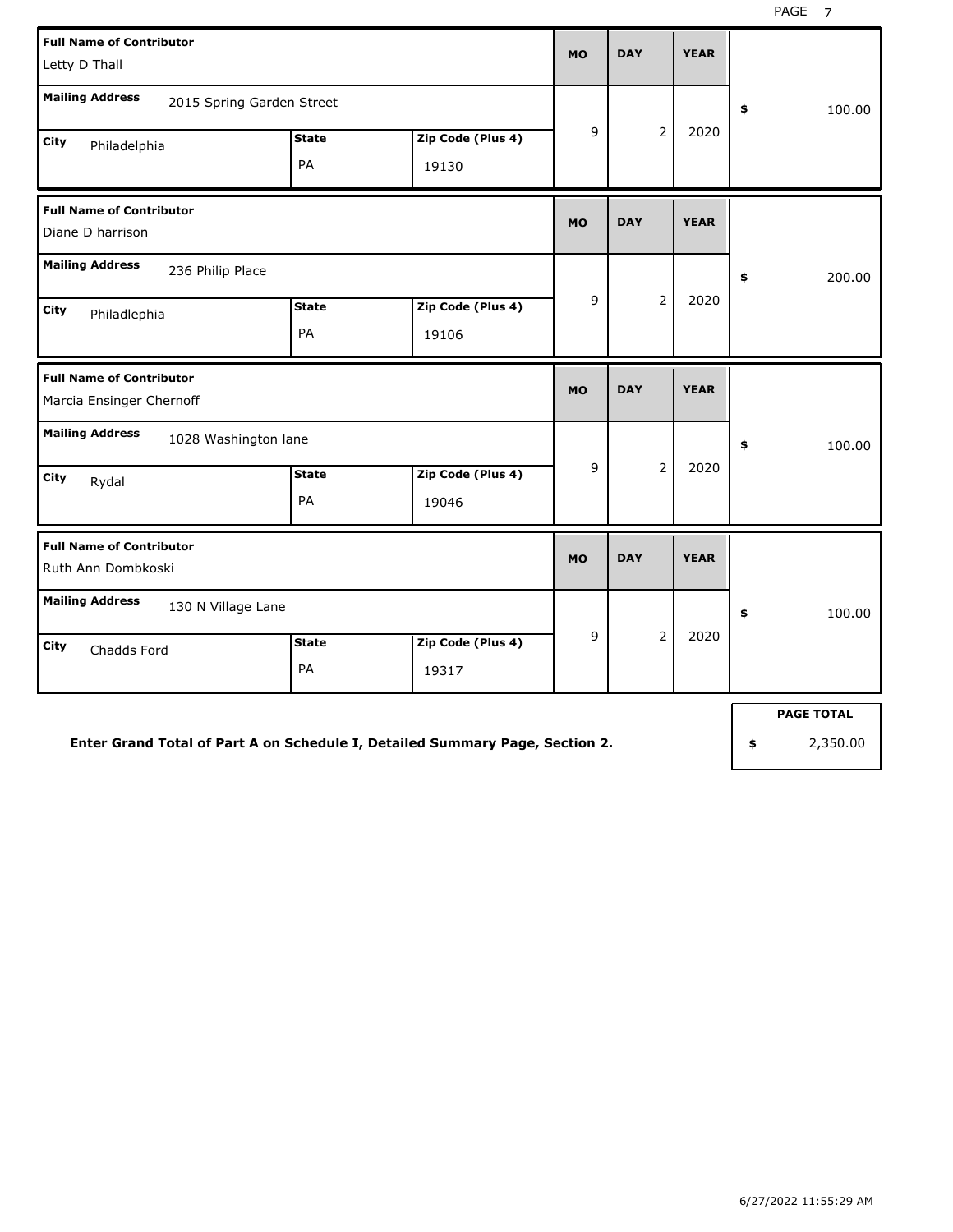# **PART C Contributions Received From Political Committees**

**OVER \$250.00**

 **Use this Part to itemize only contributions received from Political committees with an aggregate value from Over \$250.00 in the reporting period.**

| Name of Filing Committee or Candidate                                        | <b>Reporting Period</b> |  |                   |           |             |             |    |                   |
|------------------------------------------------------------------------------|-------------------------|--|-------------------|-----------|-------------|-------------|----|-------------------|
|                                                                              |                         |  | From:             |           |             | To:         |    |                   |
|                                                                              |                         |  |                   |           | <b>DATE</b> |             |    | <b>AMOUNT</b>     |
| <b>Full Name of Contributing Committee</b>                                   |                         |  |                   | <b>MO</b> | <b>DAY</b>  | <b>YEAR</b> |    |                   |
| <b>Mailing Address</b>                                                       |                         |  |                   |           |             |             | \$ | 0.00              |
| City                                                                         | <b>State</b>            |  | Zip Code (Plus 4) |           |             |             |    |                   |
|                                                                              |                         |  |                   |           |             |             |    | <b>PAGE TOTAL</b> |
| Enter Grand Total of Part C on Schedule I, Detailed Summary Page, Section 3. |                         |  |                   |           |             |             | \$ | 0.00              |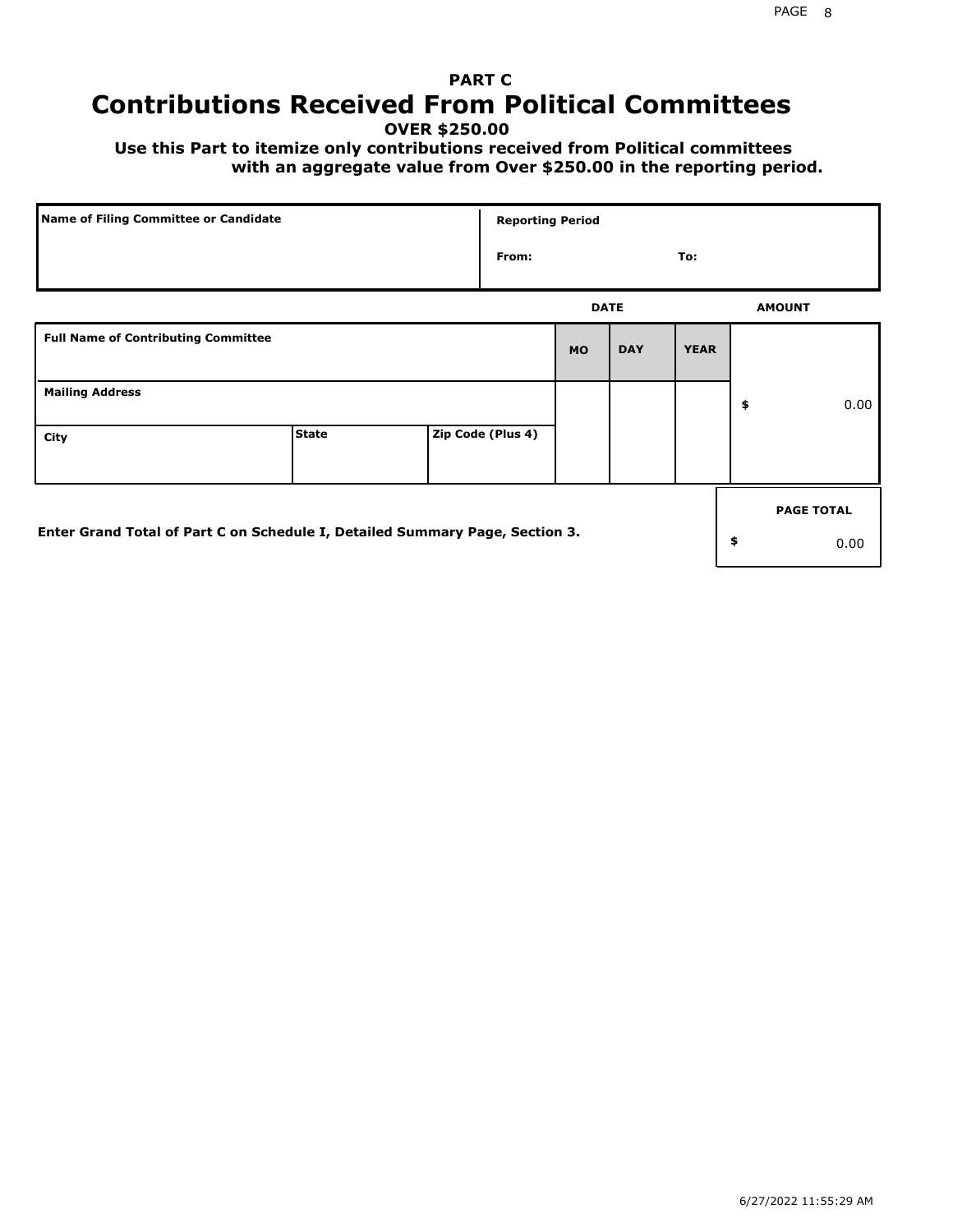# **PART D ALL OTHER CONTRIBUTIONS**

#### **OVER \$250.00**

#### **Use this Part to itemize all other contributions with an aggregate value of**

 **over \$250.00 in the reporting period.**

 **(Exclude contributions from political committees reported in Part C.)** 

| Name of Filing Committee or Candidate                                                |                     |  |                   |              | <b>Reporting Period</b> |                |                   |                   |  |  |
|--------------------------------------------------------------------------------------|---------------------|--|-------------------|--------------|-------------------------|----------------|-------------------|-------------------|--|--|
| PLANNED PARENTHOOD PA INC<br>From:                                                   |                     |  |                   |              |                         |                | $6/23/2020$ To:   | 9/14/2020         |  |  |
|                                                                                      |                     |  |                   |              |                         | <b>DATE</b>    |                   | <b>AMOUNT</b>     |  |  |
| <b>Full Name of Contributor</b><br>Marion Layton Mann                                |                     |  |                   |              | <b>MO</b>               | <b>DAY</b>     | <b>YEAR</b>       |                   |  |  |
| <b>Mailing</b><br><b>Address</b>                                                     | 266 Beechwood Drive |  |                   |              |                         |                |                   | 1,000.00<br>\$    |  |  |
| City<br>Rosemont                                                                     | <b>State</b>        |  | Zip Code (Plus 4) |              | 9                       | 2              | 2020              |                   |  |  |
|                                                                                      | PA<br>19010         |  |                   |              |                         |                |                   |                   |  |  |
| <b>Employer Name</b><br>Unknown                                                      |                     |  |                   |              | <b>Occupation</b>       |                | Unknown           |                   |  |  |
| <b>Employer Mailing Address/Principal Place of</b><br><b>Business</b>                |                     |  | City              |              |                         | <b>State</b>   |                   | Zip Code (Plus 4) |  |  |
| Unknown                                                                              |                     |  | Rosemont          |              |                         | PA             |                   | 19010             |  |  |
| <b>Full Name of Contributor</b><br>Leslie Ane Miller                                 |                     |  |                   |              | <b>MO</b>               | <b>DAY</b>     | <b>YEAR</b>       |                   |  |  |
| <b>Mailing</b><br>1111 Barberry Road<br><b>Address</b>                               |                     |  |                   |              |                         |                |                   | 10,000.00<br>\$   |  |  |
| City<br><b>Bryn Mawr</b>                                                             | <b>State</b>        |  | Zip Code (Plus 4) |              | 9                       | $\overline{2}$ | 2020              |                   |  |  |
|                                                                                      | PA                  |  | 19010             |              |                         |                |                   |                   |  |  |
| <b>Employer Name</b><br>Unknown                                                      |                     |  |                   |              | <b>Occupation</b>       |                | Unknown           |                   |  |  |
| <b>Employer Mailing Address/Principal Place of</b><br><b>Business</b>                |                     |  | City              |              | <b>State</b>            |                |                   | Zip Code (Plus 4) |  |  |
| Unknown                                                                              |                     |  | Bryn Mawr         |              |                         | PA             |                   | 19010             |  |  |
| <b>Full Name of Contributor</b><br>Mary Elizabeth Salandria                          |                     |  |                   |              | <b>MO</b>               | <b>DAY</b>     | <b>YEAR</b>       |                   |  |  |
| <b>Mailing</b><br>2110 Locust Street<br><b>Address</b>                               |                     |  |                   |              |                         |                |                   | 1,000.00<br>\$    |  |  |
| City<br>Philadelphia                                                                 | <b>State</b>        |  | Zip Code (Plus 4) |              | 9                       | $\overline{2}$ | 2020              |                   |  |  |
|                                                                                      | PA                  |  | 19103             |              |                         |                |                   |                   |  |  |
| <b>Employer Name</b><br>Unknown                                                      |                     |  |                   |              | <b>Occupation</b>       | Unknown        |                   |                   |  |  |
| <b>Employer Mailing Address/Principal Place of</b><br><b>City</b><br><b>Business</b> |                     |  |                   | <b>State</b> |                         |                | Zip Code (Plus 4) |                   |  |  |
| Unknown                                                                              |                     |  | Philadelphia      |              | PA<br>19103             |                |                   |                   |  |  |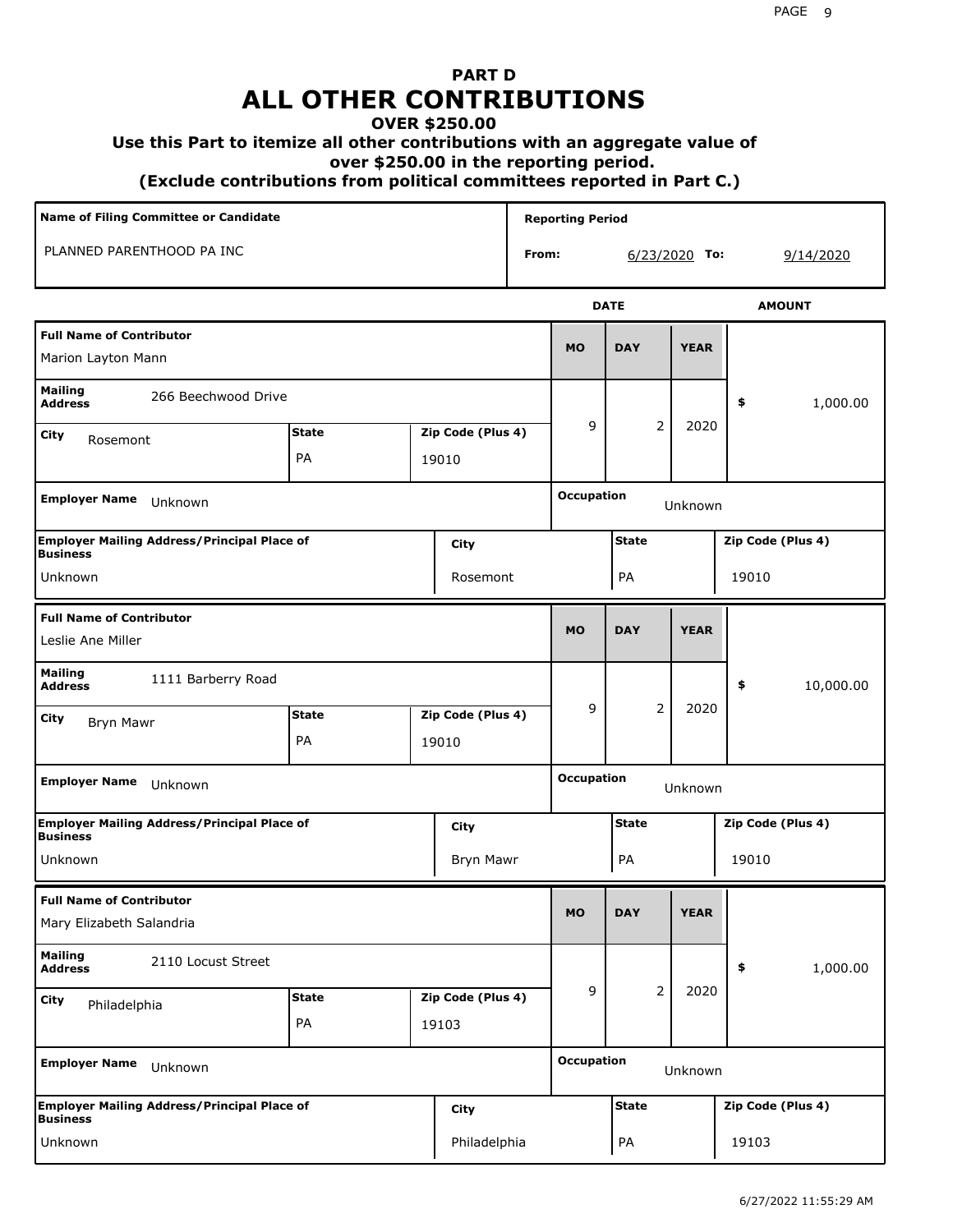| <b>Full Name of Contributor</b>                            |                                                    |              |  |                   | <b>MO</b>                         | <b>DAY</b>   |                | <b>YEAR</b> |                   |          |
|------------------------------------------------------------|----------------------------------------------------|--------------|--|-------------------|-----------------------------------|--------------|----------------|-------------|-------------------|----------|
| Peggy Curchack                                             |                                                    |              |  |                   |                                   |              |                |             |                   |          |
| <b>Mailing</b><br><b>Address</b>                           | 226 W Rittenhouse Sq, Apt 2805                     |              |  |                   |                                   |              |                |             | \$                | 500.00   |
| City<br>Philadelphia                                       |                                                    | <b>State</b> |  | Zip Code (Plus 4) | 9                                 |              | 2              | 2020        |                   |          |
|                                                            |                                                    | PA           |  | 19103             |                                   |              |                |             |                   |          |
| <b>Employer Name</b>                                       | Unknown                                            |              |  |                   | <b>Occupation</b><br>Unknown      |              |                |             |                   |          |
| <b>Business</b>                                            | <b>Employer Mailing Address/Principal Place of</b> |              |  | City              |                                   | <b>State</b> |                |             | Zip Code (Plus 4) |          |
| Unknown<br>Philadelphia                                    |                                                    |              |  |                   |                                   | PA<br>19103  |                |             |                   |          |
| <b>Full Name of Contributor</b><br>Bryna S Silver          |                                                    |              |  |                   |                                   | <b>DAY</b>   |                | <b>YEAR</b> |                   |          |
| <b>Mailing</b><br>244 Philip Place<br><b>Address</b>       |                                                    |              |  |                   |                                   |              |                |             | \$                | 1,000.00 |
| City                                                       | <b>State</b><br>Zip Code (Plus 4)                  |              |  |                   |                                   |              | 2              | 2020        |                   |          |
|                                                            | Philadelphia<br>PA<br>19106                        |              |  |                   |                                   |              |                |             |                   |          |
|                                                            |                                                    |              |  |                   |                                   |              |                |             |                   |          |
| <b>Employer Name</b>                                       | Unknown                                            |              |  |                   | <b>Occupation</b><br>Unknown      |              |                |             |                   |          |
| <b>Business</b>                                            | <b>Employer Mailing Address/Principal Place of</b> |              |  | City              | <b>State</b><br>Zip Code (Plus 4) |              |                |             |                   |          |
| Unknown                                                    |                                                    |              |  | Philadelphia      |                                   | PA           |                |             | 19106             |          |
|                                                            |                                                    |              |  |                   |                                   |              |                |             |                   |          |
| <b>Full Name of Contributor</b><br>Cynthia Price Heckscher |                                                    |              |  |                   | <b>MO</b>                         | <b>DAY</b>   |                | <b>YEAR</b> |                   |          |
| <b>Mailing</b><br><b>Address</b>                           | 1014 W Hortter Street                              |              |  |                   |                                   |              |                |             | \$                | 1,000.00 |
| City<br>Philadelphia                                       |                                                    | <b>State</b> |  | Zip Code (Plus 4) | 9                                 |              | 2              | 2020        |                   |          |
|                                                            |                                                    | PA           |  | 19119             |                                   |              |                |             |                   |          |
| <b>Employer Name</b>                                       | Unknown                                            |              |  |                   | <b>Occupation</b>                 |              |                | Unknown     |                   |          |
|                                                            | <b>Employer Mailing Address/Principal Place of</b> |              |  | <b>City</b>       |                                   | <b>State</b> |                |             | Zip Code (Plus 4) |          |
| <b>Business</b><br>Unknown                                 |                                                    |              |  | Philadelphia      |                                   | PA           |                |             | 19119             |          |
| <b>Full Name of Contributor</b><br>Ilene L Winikur         |                                                    |              |  |                   | <b>MO</b>                         | <b>DAY</b>   |                | <b>YEAR</b> |                   |          |
| <b>Mailing</b><br><b>Address</b>                           | 1901 Walnut Street, Apt 7B                         |              |  |                   |                                   |              |                |             | \$                | 500.00   |
| City                                                       |                                                    | <b>State</b> |  | Zip Code (Plus 4) | 9                                 |              | $\overline{2}$ | 2020        |                   |          |
| Philadelphia                                               |                                                    | PA           |  | 19103             |                                   |              |                |             |                   |          |
| <b>Employer Name</b>                                       | Unknown                                            |              |  |                   | <b>Occupation</b>                 |              |                | Unknown     |                   |          |
| <b>Business</b>                                            | <b>Employer Mailing Address/Principal Place of</b> |              |  | <b>City</b>       |                                   | <b>State</b> |                |             | Zip Code (Plus 4) |          |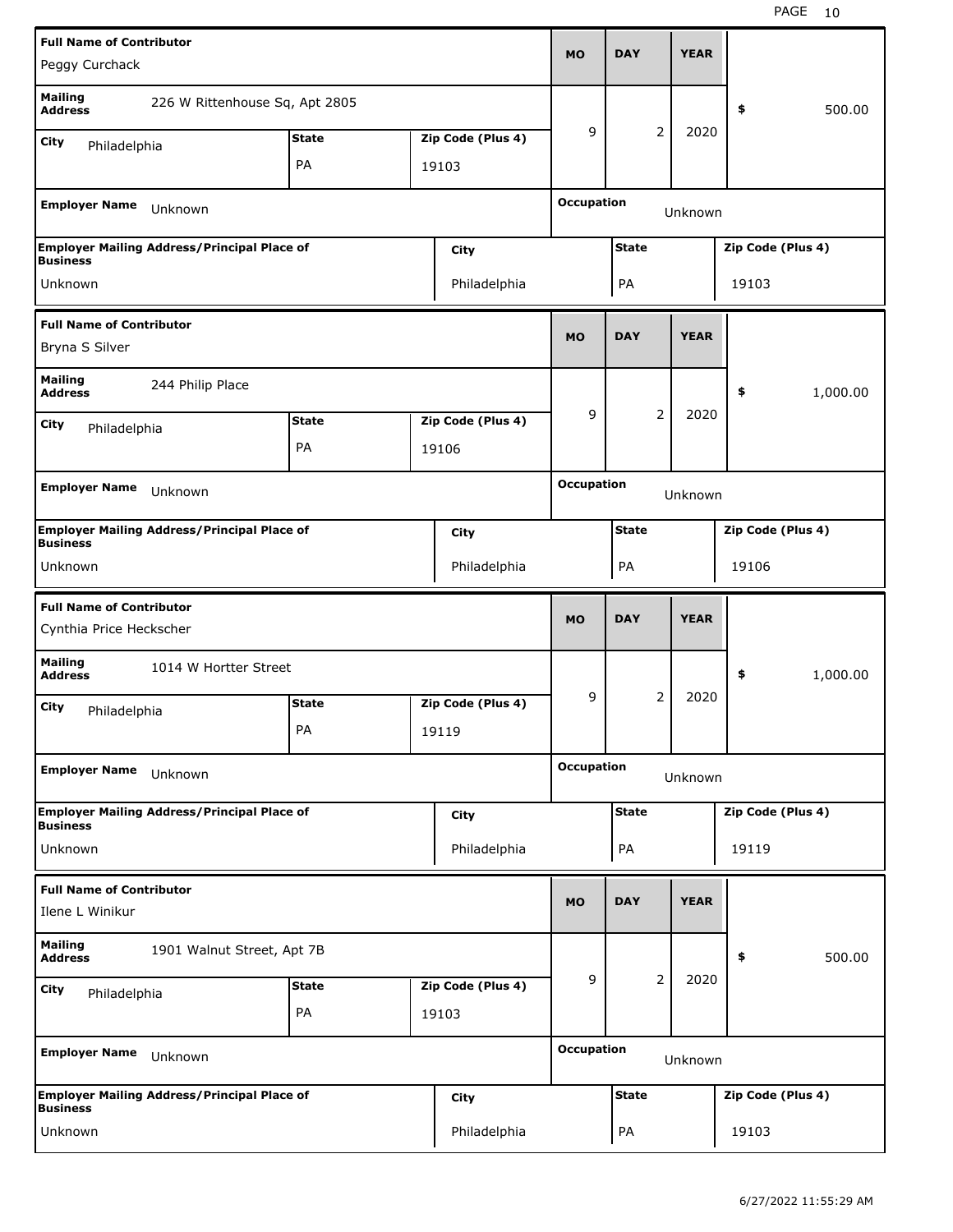| <b>Full Name of Contributor</b>                                 |                                                    |                            |  |                   |                                   |              |                |             |                   |          |
|-----------------------------------------------------------------|----------------------------------------------------|----------------------------|--|-------------------|-----------------------------------|--------------|----------------|-------------|-------------------|----------|
| Wendy Rotondo                                                   |                                                    |                            |  |                   | <b>MO</b>                         | <b>DAY</b>   |                | <b>YEAR</b> |                   |          |
| <b>Mailing</b><br><b>Address</b>                                | 290 Jefferson Place                                |                            |  |                   |                                   |              |                |             | \$                | 500.00   |
| City<br>Bethlehem                                               |                                                    | <b>State</b>               |  | Zip Code (Plus 4) | 9                                 |              | 2              | 2020        |                   |          |
|                                                                 |                                                    | PA                         |  | 18020             |                                   |              |                |             |                   |          |
| <b>Employer Name</b>                                            | Unknown                                            |                            |  |                   | <b>Occupation</b><br>Unknown      |              |                |             |                   |          |
| <b>Business</b>                                                 | <b>Employer Mailing Address/Principal Place of</b> |                            |  | City              | <b>State</b><br>Zip Code (Plus 4) |              |                |             |                   |          |
| Unknown<br>Bethlehem                                            |                                                    |                            |  |                   |                                   | PA           |                |             | 18020             |          |
| <b>Full Name of Contributor</b><br>Shirley V Nash TR            |                                                    |                            |  |                   |                                   | <b>DAY</b>   |                | <b>YEAR</b> |                   |          |
| <b>Mailing</b><br>1201 N Chester Springs Road<br><b>Address</b> |                                                    |                            |  |                   |                                   |              |                |             | \$                | 1,000.00 |
| City                                                            | <b>State</b><br>Zip Code (Plus 4)<br>Chester Sprgs |                            |  |                   |                                   |              | 2              | 2020        |                   |          |
|                                                                 |                                                    | PA                         |  | 19425             |                                   |              |                |             |                   |          |
|                                                                 |                                                    |                            |  |                   |                                   |              |                |             |                   |          |
| <b>Employer Name</b>                                            | Unknown                                            |                            |  |                   | <b>Occupation</b><br>Unknown      |              |                |             |                   |          |
| <b>Business</b>                                                 | <b>Employer Mailing Address/Principal Place of</b> |                            |  | City              | <b>State</b><br>Zip Code (Plus 4) |              |                |             |                   |          |
|                                                                 |                                                    |                            |  |                   |                                   | PA<br>19425  |                |             |                   |          |
|                                                                 |                                                    | Chester Springs<br>Unknown |  |                   |                                   |              |                |             |                   |          |
|                                                                 |                                                    |                            |  |                   |                                   |              |                |             |                   |          |
| <b>Full Name of Contributor</b><br>Ana Maria V Zaugg            |                                                    |                            |  |                   | <b>MO</b>                         | <b>DAY</b>   |                | <b>YEAR</b> |                   |          |
| <b>Mailing</b><br><b>Address</b>                                | 5280 Militia Hill Road                             |                            |  |                   |                                   |              |                |             | \$                | 1,000.00 |
| City<br>Plymouth Meeting                                        |                                                    | <b>State</b>               |  | Zip Code (Plus 4) | 9                                 |              | 2              | 2020        |                   |          |
|                                                                 |                                                    | PA                         |  | 19462             |                                   |              |                |             |                   |          |
| <b>Employer Name</b>                                            | Unknown                                            |                            |  |                   | <b>Occupation</b>                 |              |                | Unknown     |                   |          |
|                                                                 | <b>Employer Mailing Address/Principal Place of</b> |                            |  | <b>City</b>       |                                   | <b>State</b> |                |             | Zip Code (Plus 4) |          |
| <b>Business</b><br>Unknown                                      |                                                    |                            |  | Plymouth Meeting  |                                   | PA           |                |             | 19462             |          |
| <b>Full Name of Contributor</b><br>Leanne C Wagner              |                                                    |                            |  |                   | <b>MO</b>                         | <b>DAY</b>   |                | <b>YEAR</b> |                   |          |
| <b>Mailing</b><br><b>Address</b>                                | 1111 Locust St #8F                                 |                            |  |                   |                                   |              |                |             | \$                | 3,000.00 |
| City                                                            |                                                    | <b>State</b>               |  | Zip Code (Plus 4) | 9                                 |              | $\overline{2}$ | 2020        |                   |          |
| Philadelphia                                                    |                                                    | PA                         |  | 19107             |                                   |              |                |             |                   |          |
| <b>Employer Name</b>                                            | Unknown                                            |                            |  |                   | <b>Occupation</b>                 |              |                | Unknown     |                   |          |
| <b>Business</b>                                                 | <b>Employer Mailing Address/Principal Place of</b> |                            |  | <b>City</b>       |                                   | <b>State</b> |                |             | Zip Code (Plus 4) |          |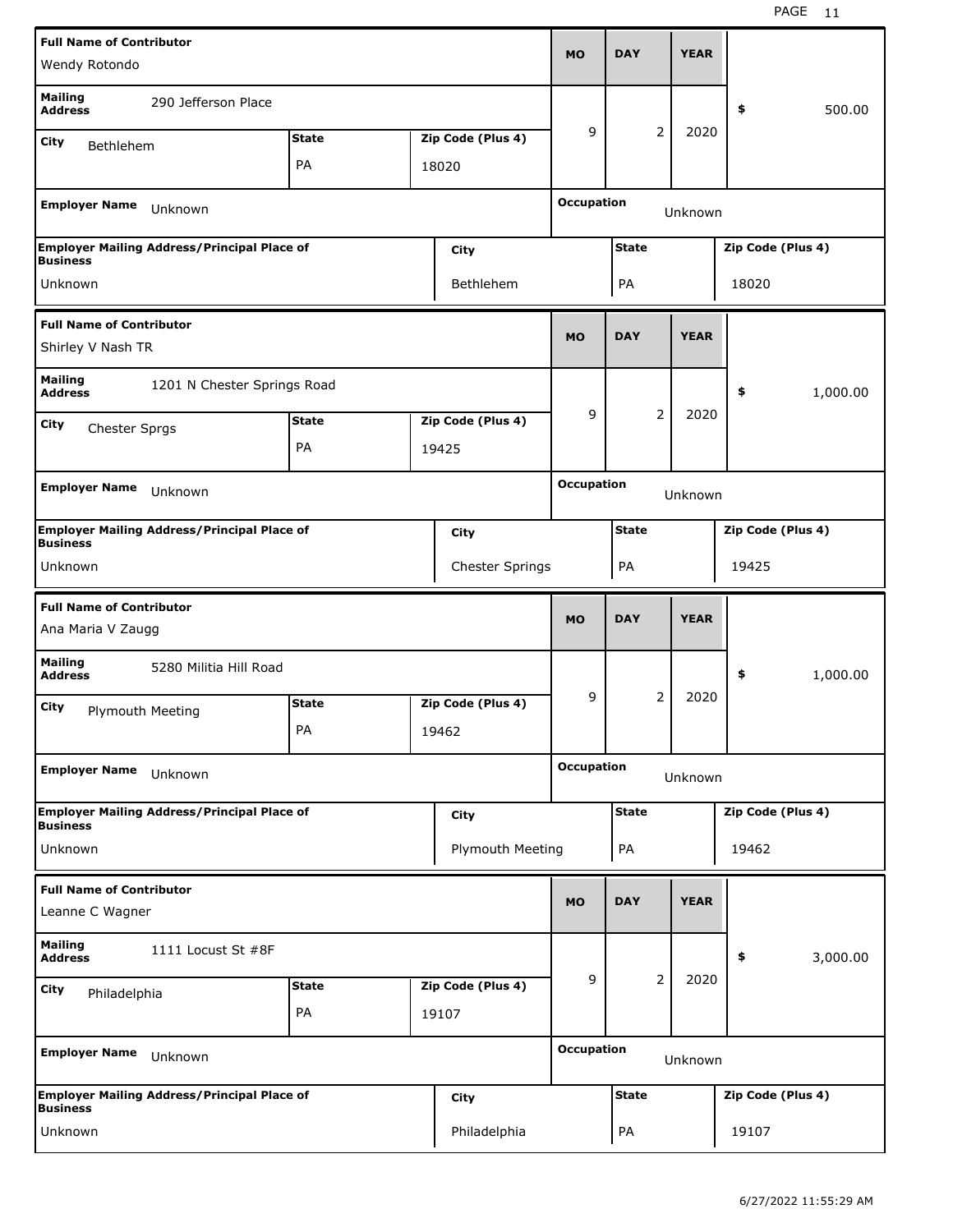| <b>Full Name of Contributor</b><br>Sally Ann Wood                            |              | <b>MO</b>                    | <b>DAY</b>        |                              | <b>YEAR</b>  |                |             |       |                   |
|------------------------------------------------------------------------------|--------------|------------------------------|-------------------|------------------------------|--------------|----------------|-------------|-------|-------------------|
| <b>Mailing</b><br>10 Sugar Knoll Drivve<br><b>Address</b>                    |              |                              |                   |                              |              |                |             | \$    | 500.00            |
| City<br>Devon                                                                | <b>State</b> |                              | Zip Code (Plus 4) | 9                            |              | $\overline{2}$ | 2020        |       |                   |
|                                                                              | PA           | 19333                        |                   |                              |              |                |             |       |                   |
| <b>Employer Name</b><br>Unknown                                              |              | <b>Occupation</b><br>Unknown |                   |                              |              |                |             |       |                   |
| <b>Employer Mailing Address/Principal Place of</b><br><b>Business</b>        |              | <b>State</b>                 | Zip Code (Plus 4) |                              |              |                |             |       |                   |
| Unknown                                                                      |              |                              | Devon             |                              | PA           |                |             | 19333 |                   |
| <b>Full Name of Contributor</b>                                              |              |                              |                   | <b>MO</b>                    | <b>DAY</b>   |                | <b>YEAR</b> |       |                   |
| Roger Even Bove                                                              |              |                              |                   |                              |              |                |             |       |                   |
| <b>Mailing</b><br>325 Holly Road<br><b>Address</b>                           |              |                              |                   |                              |              |                |             | \$    | 300.00            |
| City<br>West Chester                                                         | <b>State</b> |                              | Zip Code (Plus 4) | 9                            |              | $\overline{2}$ | 2020        |       |                   |
|                                                                              | PA           | 19380                        |                   |                              |              |                |             |       |                   |
| <b>Employer Name</b><br>Unknown                                              |              |                              |                   | <b>Occupation</b><br>Unknown |              |                |             |       |                   |
| <b>Employer Mailing Address/Principal Place of</b><br><b>Business</b>        |              |                              | City              |                              | <b>State</b> |                |             |       | Zip Code (Plus 4) |
| Unknown                                                                      |              |                              | West Chester      | PA<br>19380                  |              |                |             |       |                   |
| <b>Full Name of Contributor</b>                                              |              |                              |                   |                              |              |                |             |       |                   |
| Helen R Bosley                                                               |              |                              |                   | <b>MO</b>                    | <b>DAY</b>   |                | <b>YEAR</b> |       |                   |
| <b>Mailing</b><br>546 Palmer Farm Drive<br><b>Address</b>                    |              |                              |                   |                              |              |                |             | \$    | 600.00            |
| City<br>Yardley                                                              | <b>State</b> |                              | Zip Code (Plus 4) | 9                            |              | 2              | 2020        |       |                   |
|                                                                              | PA           | 19067                        |                   |                              |              |                |             |       |                   |
| <b>Employer Name</b><br>Unknown                                              |              | <b>Occupation</b><br>Unknown |                   |                              |              |                |             |       |                   |
| <b>Employer Mailing Address/Principal Place of</b>                           |              |                              | City              |                              | <b>State</b> |                |             |       | Zip Code (Plus 4) |
| <b>Business</b><br>546 Palmer Farm Drive<br>Yardley                          |              |                              |                   |                              | PA           |                |             | 19067 |                   |
| Enter Grand Total of Part C on Schedule I, Detailed Summary Page, Section 3. |              |                              |                   |                              |              |                |             |       | <b>PAGE TOTAL</b> |
|                                                                              |              |                              |                   | \$                           |              | 21,900.00      |             |       |                   |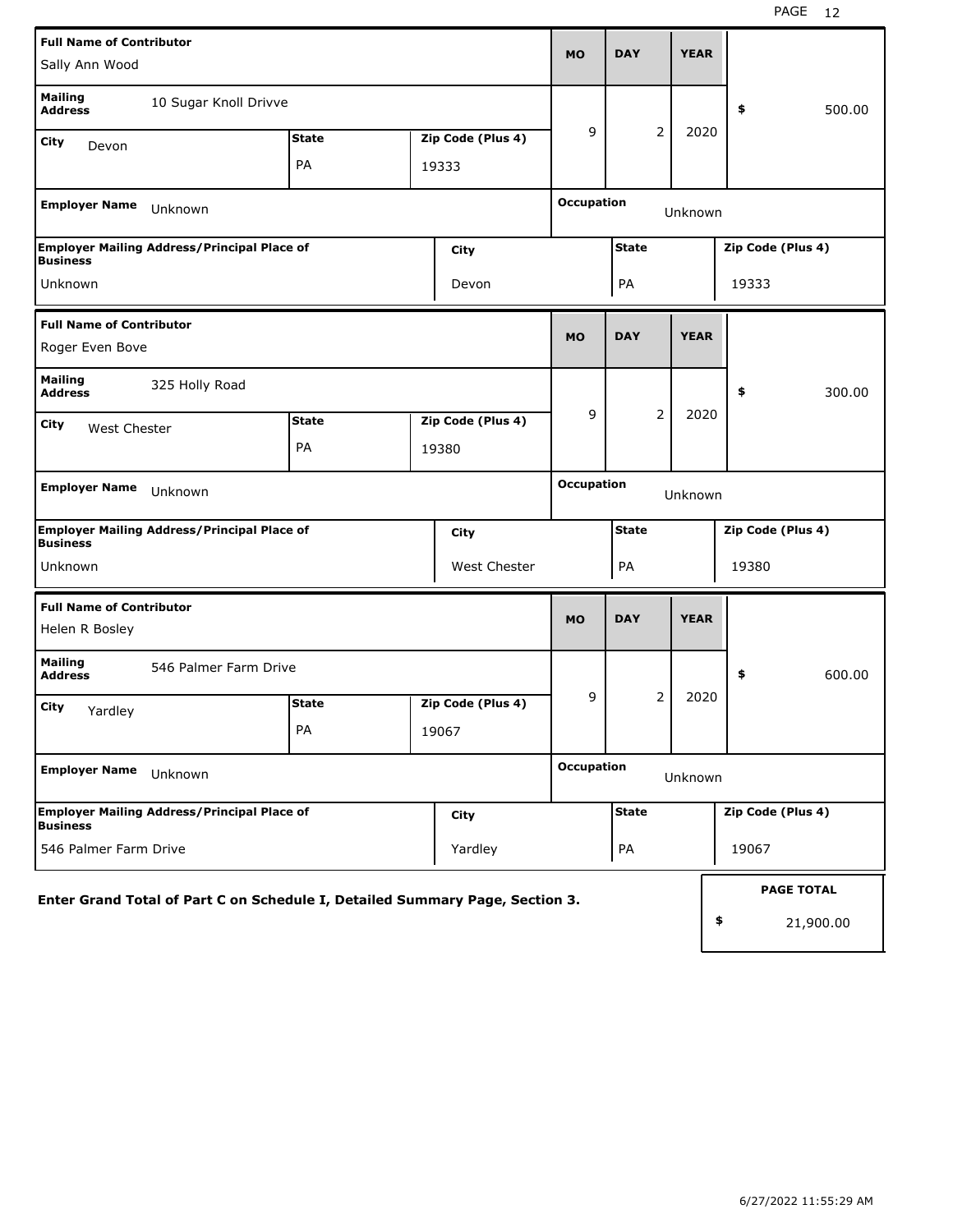### **PART E OTHER RECEIPTS**

#### **REFUNDS, INTEREST INCOME, RETURNED CHECKS, ETC.**

#### **Use this Part to report refunds received, interest earned, returned checks and**

#### **prior expenditures that were returned to the filer.**

| Name of Filing Committee or Candidate                                        |              | <b>Reporting Period</b> |       |           |             |             |    |                   |      |
|------------------------------------------------------------------------------|--------------|-------------------------|-------|-----------|-------------|-------------|----|-------------------|------|
|                                                                              |              |                         | From: |           |             | To:         |    |                   |      |
|                                                                              |              |                         |       |           | <b>DATE</b> |             |    | <b>AMOUNT</b>     |      |
| <b>Full Name</b>                                                             |              |                         |       | <b>MO</b> | <b>DAY</b>  | <b>YEAR</b> |    |                   |      |
| <b>Mailing Address</b>                                                       |              |                         |       |           |             |             | \$ |                   | 0.00 |
| City                                                                         | <b>State</b> | Zip Code (Plus 4)       |       |           |             |             |    |                   |      |
| <b>Receipt Description</b>                                                   |              |                         |       |           |             |             |    |                   |      |
| Enter Grand Total of Part E on Schedule I, Detailed Summary Page, Section 4. |              |                         |       |           |             |             |    | <b>PAGE TOTAL</b> |      |
|                                                                              |              |                         |       |           |             |             | \$ |                   | 0.00 |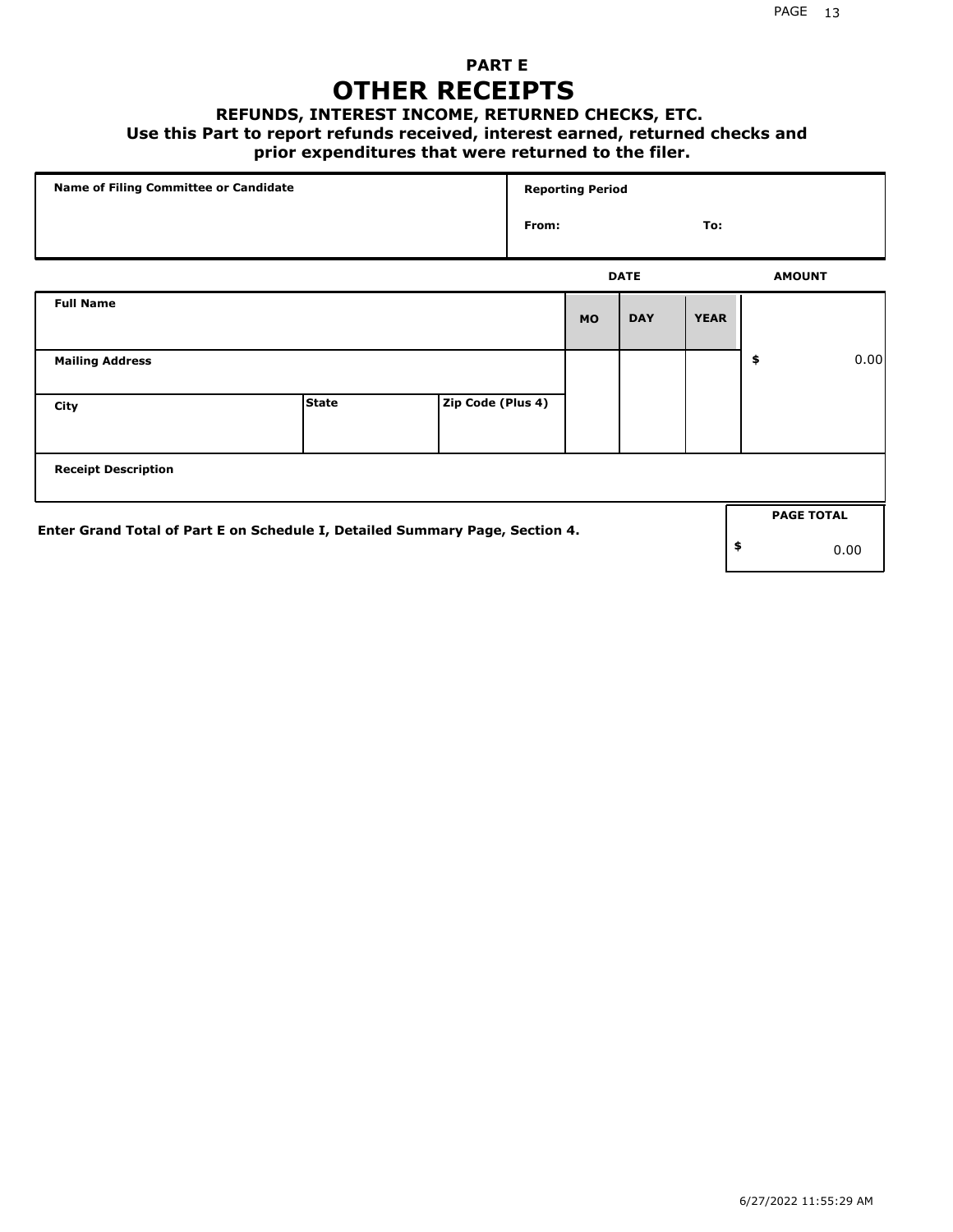#### **SCHEDULE II IN-KIND CONTRIBUTIONS AND VALUABLE THINGS RECEIVED USE THIS SCHEDULE TO REPORT ALL IN-KIND CONTRIBUTIONS OF VALUABLE THINGS**

#### **DURING THE REPORTING PERIOD.**

**Detailed Summary Page**

| <b>Name of Filing Committee or Candidate</b>                                                                                                                                | <b>Reporting Period</b> |                 |           |  |  |  |  |
|-----------------------------------------------------------------------------------------------------------------------------------------------------------------------------|-------------------------|-----------------|-----------|--|--|--|--|
| PLANNED PARENTHOOD PA INC                                                                                                                                                   | From:                   | $6/23/2020$ To: | 9/14/2020 |  |  |  |  |
| 1. UNITEMIZED IN-KIND CONTRIBUTIONS RECEIVED - VALUE OF \$50.00 OR LESS PER CONTRIBUTOR                                                                                     |                         |                 |           |  |  |  |  |
| <b>TOTAL for the Reporting Period</b>                                                                                                                                       | (1)                     | \$              | 0.00      |  |  |  |  |
| 2. IN-KIND CONTRIBUTIONS RECEIVED - VALUE OF \$50.01 TO \$250.00 (FROM PART F)                                                                                              |                         |                 |           |  |  |  |  |
| <b>TOTAL for the Reporting Period</b>                                                                                                                                       | (2)                     | \$              | 0.00      |  |  |  |  |
| 3. IN-KIND CONTRIBUTION RECIEVED - VALUE OVER \$250.00 (FROM PART G)                                                                                                        |                         |                 |           |  |  |  |  |
| <b>TOTAL for the Reporting Period</b>                                                                                                                                       | (3)                     | \$              | 0.00      |  |  |  |  |
| TOTAL VALUE OF IN-KIND CONTRIBUTIONS DURING THIS REPORTING PERIOD (Add and enter<br>amount totals from Boxes 1,2, and 3; also enter on Page 1, Reports Cover Page, Item F.) |                         | \$              | 0.00      |  |  |  |  |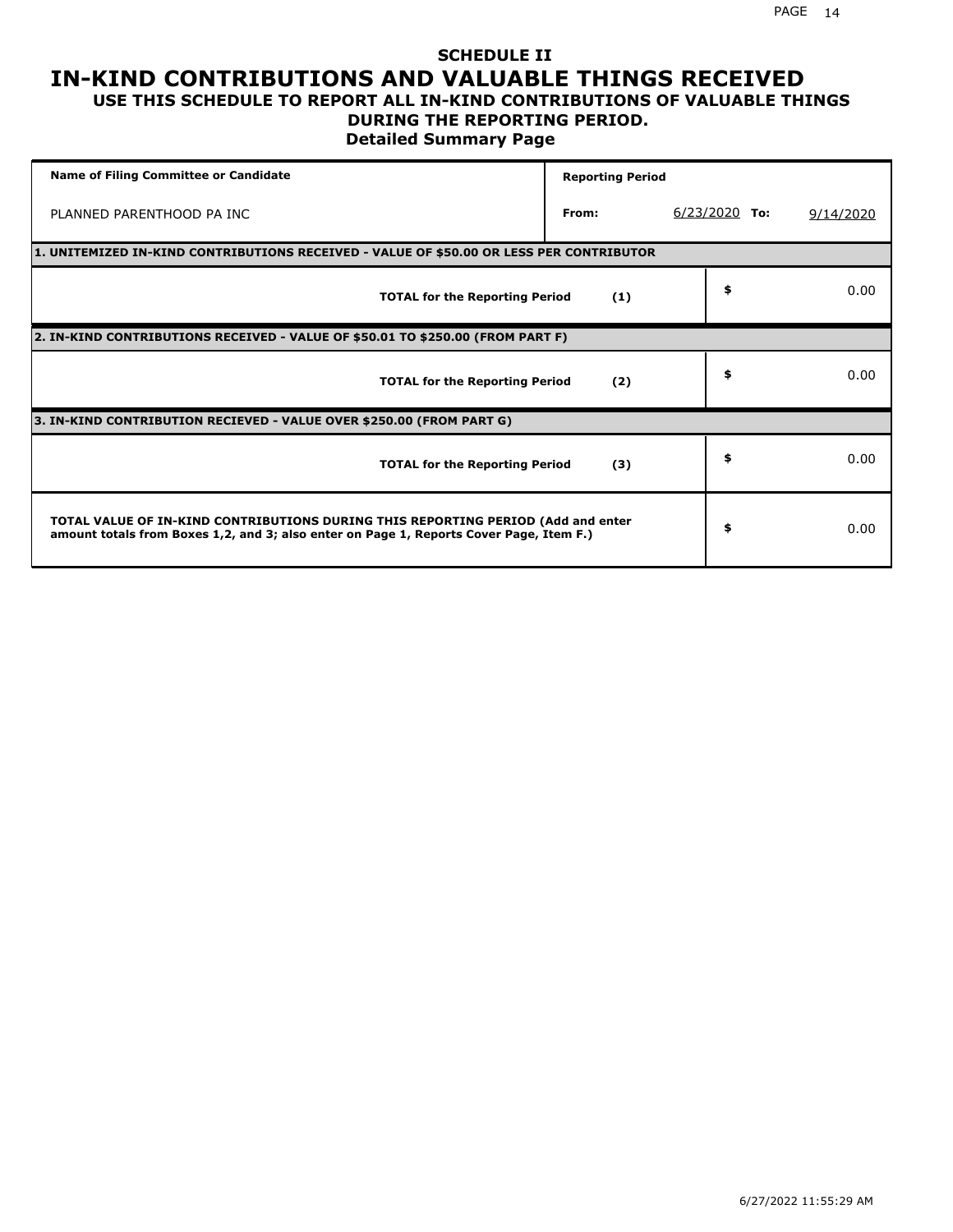# **SCHEDULE II PART F IN-KIND CONTRIBUTIONS RECEIVED**

## **VALUE OF \$50.01 TO \$250.00**

| <b>Name of Filing Committee or Candidate</b>                                                                  |              |                   | <b>Reporting Period</b> |             |             |                   |      |  |
|---------------------------------------------------------------------------------------------------------------|--------------|-------------------|-------------------------|-------------|-------------|-------------------|------|--|
|                                                                                                               |              |                   | From:                   |             |             | To:               |      |  |
|                                                                                                               |              |                   |                         | <b>DATE</b> |             | <b>AMOUNT</b>     |      |  |
| <b>Full Name of Contributor</b>                                                                               |              |                   | <b>MO</b>               | <b>DAY</b>  | <b>YEAR</b> |                   |      |  |
| <b>Mailing Address</b>                                                                                        |              |                   |                         |             |             | \$                | 0.00 |  |
| City                                                                                                          | <b>State</b> | Zip Code (Plus 4) |                         |             |             |                   |      |  |
| <b>Description of Contribution:</b>                                                                           |              |                   |                         |             |             |                   |      |  |
| Enter Grand Total of Part F on Schedule II, In-Kind Contributions Detailed Summary Page,<br><b>Section 2.</b> |              |                   |                         |             |             | <b>PAGE TOTAL</b> |      |  |
|                                                                                                               |              |                   |                         |             | \$          |                   | 0.00 |  |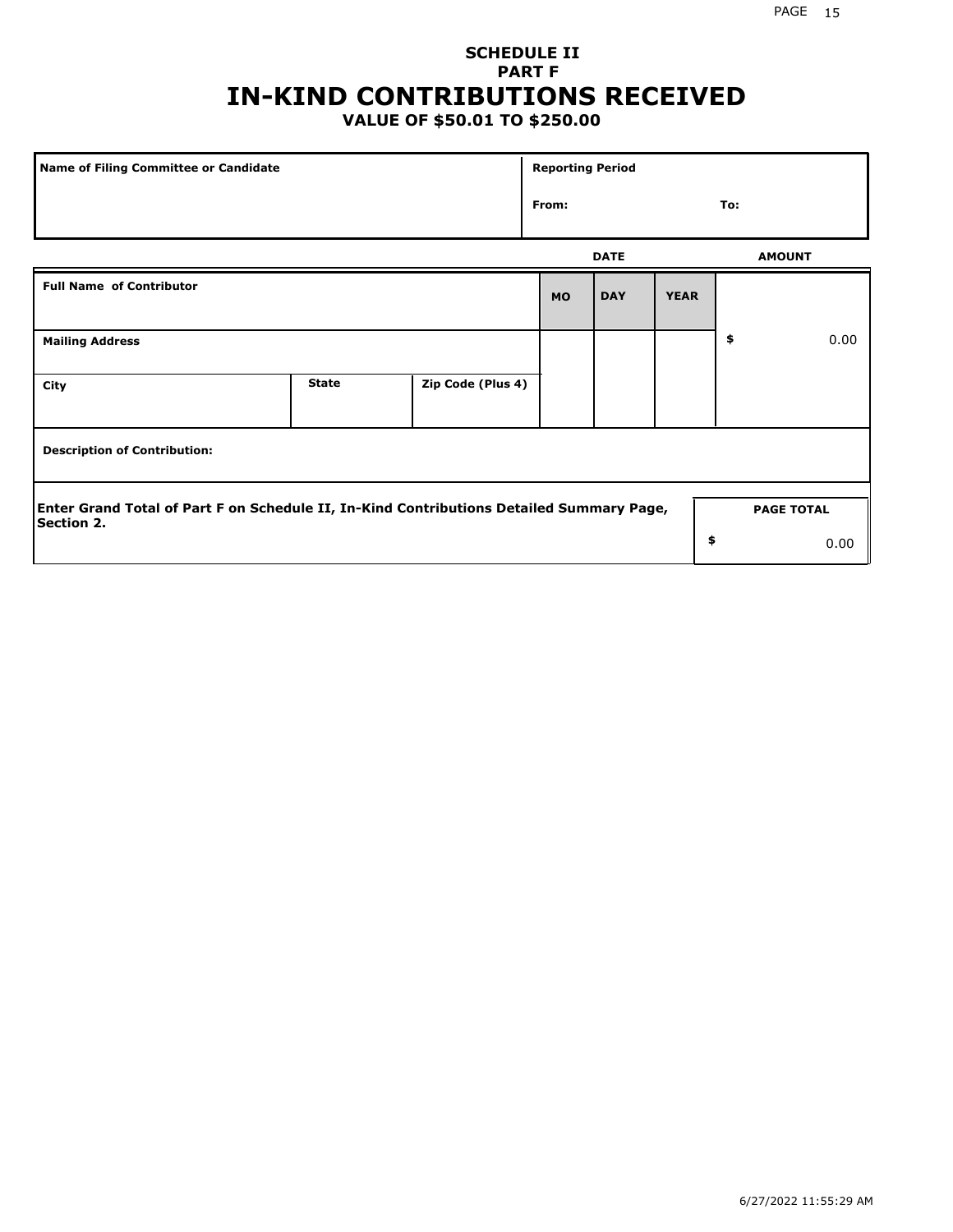#### **SCHEDULE II PART G IN-KIND CONTRIBUTIONS RECEIVED VALUE OVER \$250.00**

| Name of Filing Committee or Candidate                                 |              |                      | <b>Reporting Period</b> |  |                   |           |               |             |    |                                    |
|-----------------------------------------------------------------------|--------------|----------------------|-------------------------|--|-------------------|-----------|---------------|-------------|----|------------------------------------|
|                                                                       |              |                      |                         |  | From:             |           |               | To:         |    |                                    |
|                                                                       |              |                      |                         |  |                   |           | <b>DATE</b>   |             |    | <b>AMOUNT</b>                      |
| <b>Full Name of Contributor</b>                                       |              |                      |                         |  |                   | <b>MO</b> | <b>DAY</b>    | <b>YEAR</b> |    |                                    |
| <b>Mailing Address</b>                                                |              |                      |                         |  |                   |           |               |             | \$ | 0.00                               |
| City                                                                  | <b>State</b> |                      | Zip Code(Plus 4)        |  |                   |           |               |             |    |                                    |
| <b>Employer of Contributor</b>                                        |              |                      |                         |  | <b>Occupation</b> |           |               |             |    |                                    |
| <b>Employer Mailing Address/Principal Place of</b><br><b>Business</b> |              | <b>State</b><br>City |                         |  |                   | 4)        | Zip Code(Plus |             |    | <b>Description of Contribution</b> |

| Enter Grand Total of Part G on Schedule II, In-Kind Contributions Detailed |  | <b>PAGE TOTAL</b> |
|----------------------------------------------------------------------------|--|-------------------|
| <b>Summary Page, Section 3.</b>                                            |  | 0.00              |
|                                                                            |  |                   |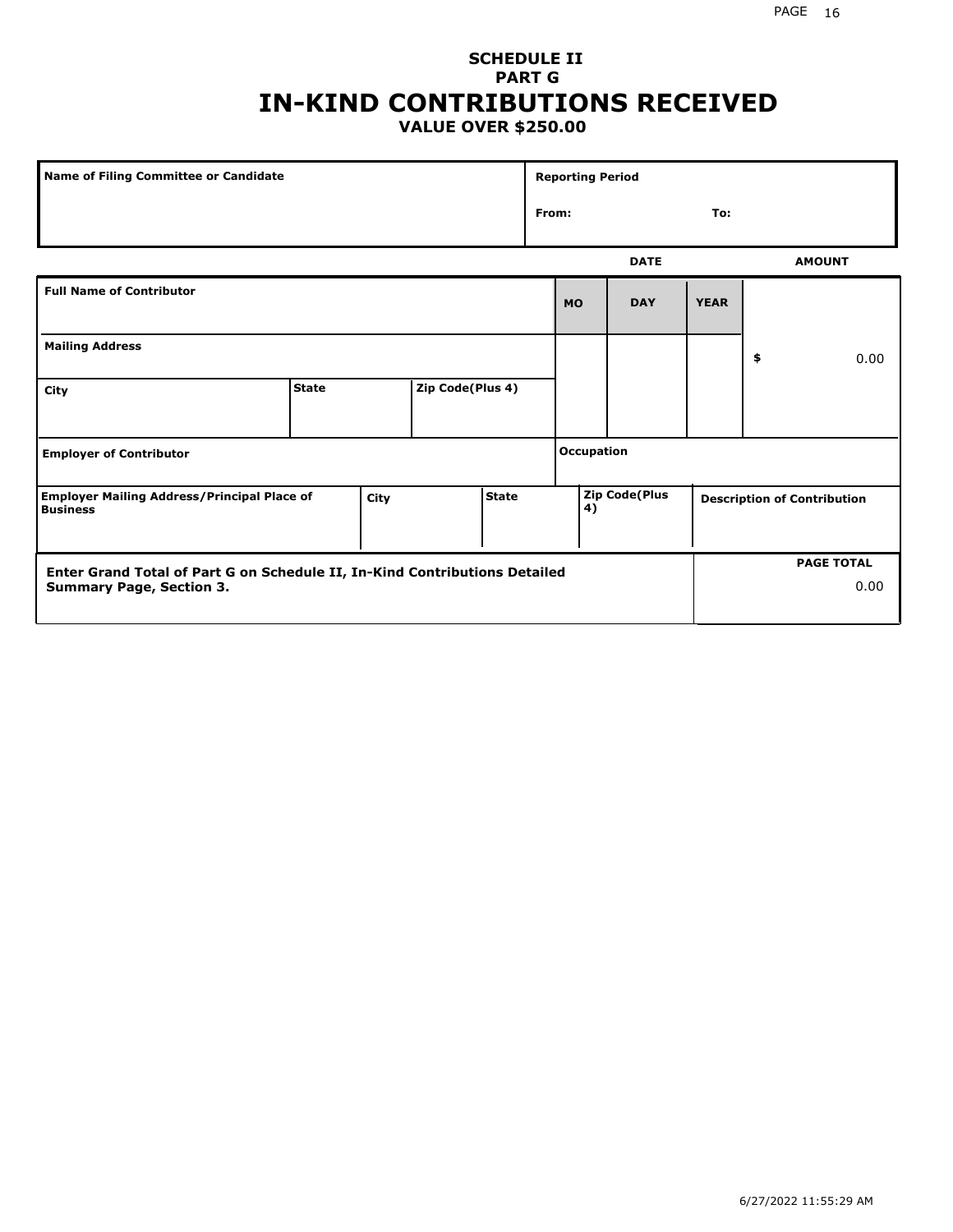# **SCHEDULE III STATEMENT OF EXPENDITURES**

| Name of Filing Committee or Candidate                                  |                    |                            | <b>Reporting Period</b>                                    |                  |             |    |               |  |
|------------------------------------------------------------------------|--------------------|----------------------------|------------------------------------------------------------|------------------|-------------|----|---------------|--|
| PLANNED PARENTHOOD PA INC                                              |                    |                            | From                                                       | 6/23/2020<br>To: |             |    | 9/14/2020     |  |
|                                                                        |                    |                            |                                                            | <b>DATE</b>      |             |    | <b>AMOUNT</b> |  |
| <b>To Whom Paid</b><br>Planned Parenthood PA Advocates                 |                    |                            | <b>MO</b>                                                  | <b>DAY</b>       | <b>YEAR</b> |    |               |  |
| <b>Mailing Address</b><br>1514 N 2nd Street                            |                    |                            | 6                                                          | 29               | 2020        | \$ | 2,248.94      |  |
| <b>State</b><br>Zip Code (Plus 4)<br>City<br>Harrisburg<br>PA<br>17102 |                    |                            | <b>Description of Expenditure</b><br>salary allocation     |                  |             |    |               |  |
| <b>To Whom Paid</b><br>Friends of Carolyn Comitta                      |                    |                            |                                                            | <b>DAY</b>       | <b>YEAR</b> |    |               |  |
| <b>Mailing Address</b><br>117 W Gay Street                             |                    |                            | 7                                                          | 16               | 2020        | \$ | 500.00        |  |
| City<br>West Chester                                                   | <b>State</b><br>PA | Zip Code (Plus 4)<br>19380 | <b>Description of Expenditure</b><br>Donation              |                  |             |    |               |  |
| <b>To Whom Paid</b><br>Planned Parenthood Keystone                     |                    |                            | <b>MO</b>                                                  | <b>DAY</b>       | <b>YEAR</b> |    |               |  |
| <b>Mailing Address</b><br>610 Lois Drive                               |                    |                            | $\overline{7}$                                             | 10               | 2020        | \$ | 5,489.51      |  |
| Zip Code (Plus 4)<br><b>State</b><br>City<br>Warminster<br>PA<br>18974 |                    |                            | <b>Description of Expenditure</b><br>expense reimbursement |                  |             |    |               |  |
| <b>To Whom Paid</b><br>PA HDCC                                         |                    |                            | <b>MO</b>                                                  | <b>DAY</b>       | <b>YEAR</b> |    |               |  |
| <b>Mailing Address</b><br>PO Box 555                                   |                    |                            | $\overline{7}$                                             | 8                | 2020        | \$ | 500.00        |  |
| <b>State</b><br>Zip Code (Plus 4)<br>City<br>Harrisburg<br>PA<br>17108 |                    |                            | <b>Description of Expenditure</b><br>donation              |                  |             |    |               |  |
| <b>To Whom Paid</b><br>Friends of Joe Ciresi                           |                    |                            | <b>MO</b>                                                  | <b>DAY</b>       | <b>YEAR</b> |    |               |  |
| <b>Mailing Address</b><br>4011 Ashbrook Drive                          |                    |                            | 8                                                          | 7                | 2020        | \$ | 250.00        |  |
| City<br>Royersford                                                     | <b>State</b><br>PA | Zip Code (Plus 4)<br>19468 | <b>Description of Expenditure</b><br>Donation              |                  |             |    |               |  |